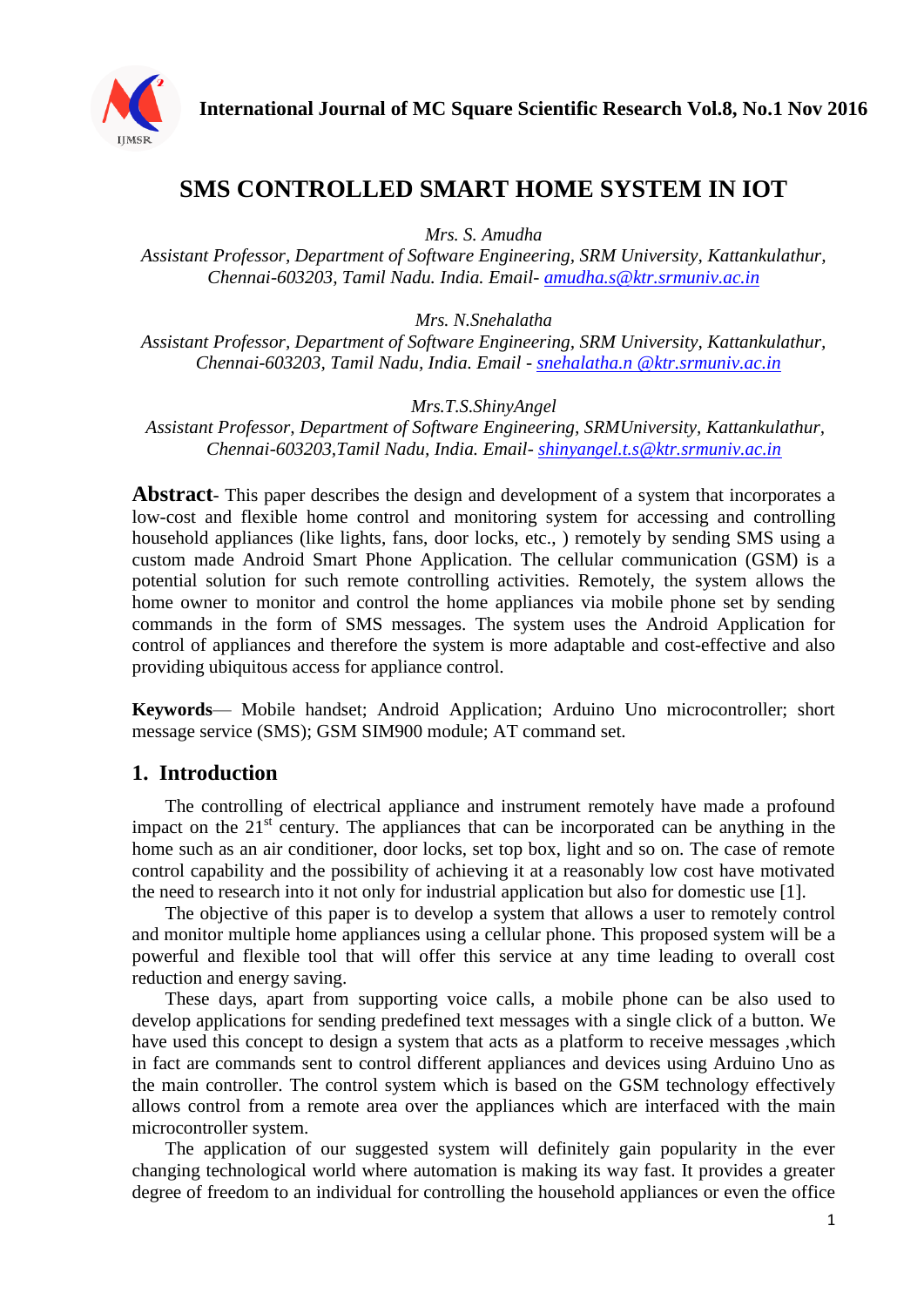

## **International Journal of MC Square Scientific Research Vol.8, No.1 Nov 2016**

equipments. The need to be physically present in order to control appliances at a certain location is eliminated with the use of our system [9].

The proposed approach for designing this system is to implement an Arduino microcontroller-based control module that receives its instructions and commands from a cellular phone over the GSM network to carry out and execute the issued commands and control the appliances.

Home automation is slowly entering our society. So our main aim of the project is to make use of the GSM technology and Arduino based embedded system to make a Home smarter and wireless. The existing devices like fan, CFL, bulbs, door locks etc. which we intend to control will be connected with some relays which can be controlled by the microcontroller [2][3].

## **2. Working Principle**

Assuming that the control unit is powered and operating properly, the process of controlling a home device will proceed through the following steps:

1. The user pushes a button on his android application and a predefined text message is generated [5].

2. A text message is sent through the GSM network.

3. GSM Sim900 module receiver receives messages sent from user's cell Phone.

4. GSM Sim900 module is connected to Arduino Uno which has ATMEGA 32 Microcontroller.

5. Microcontroller keeps polling to check if the modem has received any text message and sends command to modem to transmit the text message if received [2].

6. GSM receiver sends the message to the microcontroller. GSM modem and Arduino communicates through a special command set known as AT COMMAND SET.

7. Microcontroller crops the command text part of the SMS and sends another command to the modem to delete the current SMS so that the next SMS can be processed.

8. Microcontroller decodes action required corresponding to the SMS command by a search and match technique where a look up table is created with set of command and corresponding actions.

9. Microcontroller sends command to the desired relay to control the target appliance [4].



**Fig. 1 Block Diagram of the system**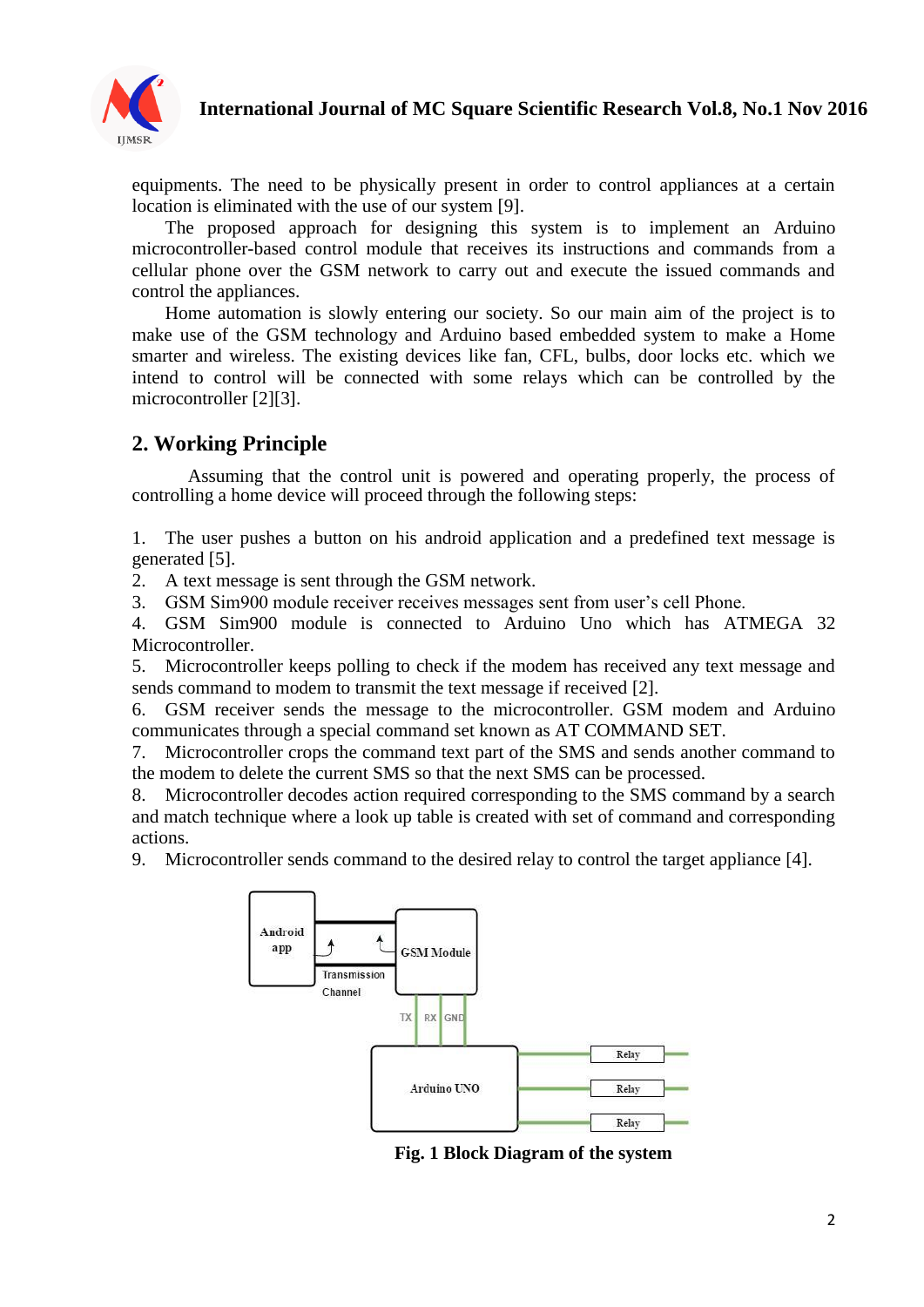

# **3. System Description**

The system comprises of hardware components and their respective softwares. The hardware architecture consists of a stand-alone embedded system that is based on Arduino Uno microcontroller (Atmega32), a GSM handset, GSM SIM900 Module and a driver circuit as shown in the schematic block diagram in Fig. 1. The GSM modem provides the communication medium between the user's phone and the system by means of SMS messages over the GSM network. The SMS message consists of commands to be executed by the microcontroller. The format of the message is predefined.

The Key feature and characteristics of the system can be summarized as**:**

1. SMS technology is easy to use, learn and is quite accessible [6][10].

2. The lack of GSM network coverage will render the system incapable of performing any task.

3. A microcontroller can be controlled and monitored from the android application developed for GSM phone that supports SMS. Therefore, the system is universal i.e. the remote to this system can be any basic GSM phone that supports the application developed [1][10].

4. The system saves energy and effort. The appliances can be switched on and off according to the wish of the user, simply by sending message from anywhere in the world.

5. SMS services are generally cheap and hence, are a viable option to consider. Further, GSM network is spread worldwide, which makes this system a remotely accessible system [10].

6. After the desired operation of the system is performed the system provides the user with an acknowledgement.

7. SMS is used as the main communication medium.

8. The system is versatile and can be used in any process industry with a little modification. More over the construction of this system is easy and cheap.

The detailed description of individual modules in the system is as follows.

#### **A. User GSM mobile Handset**

The GSM Mobile handset consists of a developed Android application that consists of buttons to power on/off the appliances [8]. When the button is pressed, an SMS is generated automatically and is sent to the GSM module. The cellular phone contains SIM card that has a specific number through which communication is possible. This limits the usage of our system to only authorized users.

#### **B. GSM SIM 900 module (GSM modem)**

We have used general packet radio service (GPRS) modem SIM900 from SIMCON ltd. Designed for global market; SIM900 is a GSM/GPRS-compatible Quad-band cell phone chip, which works on a frequency of 850/900/1800/1900MHz and which can be used not only to access the Internet, but also for oral communication (provided that it is connected to a microphone and a small loud speaker) and for SMSs. Internally, the module is managed by an AMR926EJ-S processor, which controls phone communication, data communication (through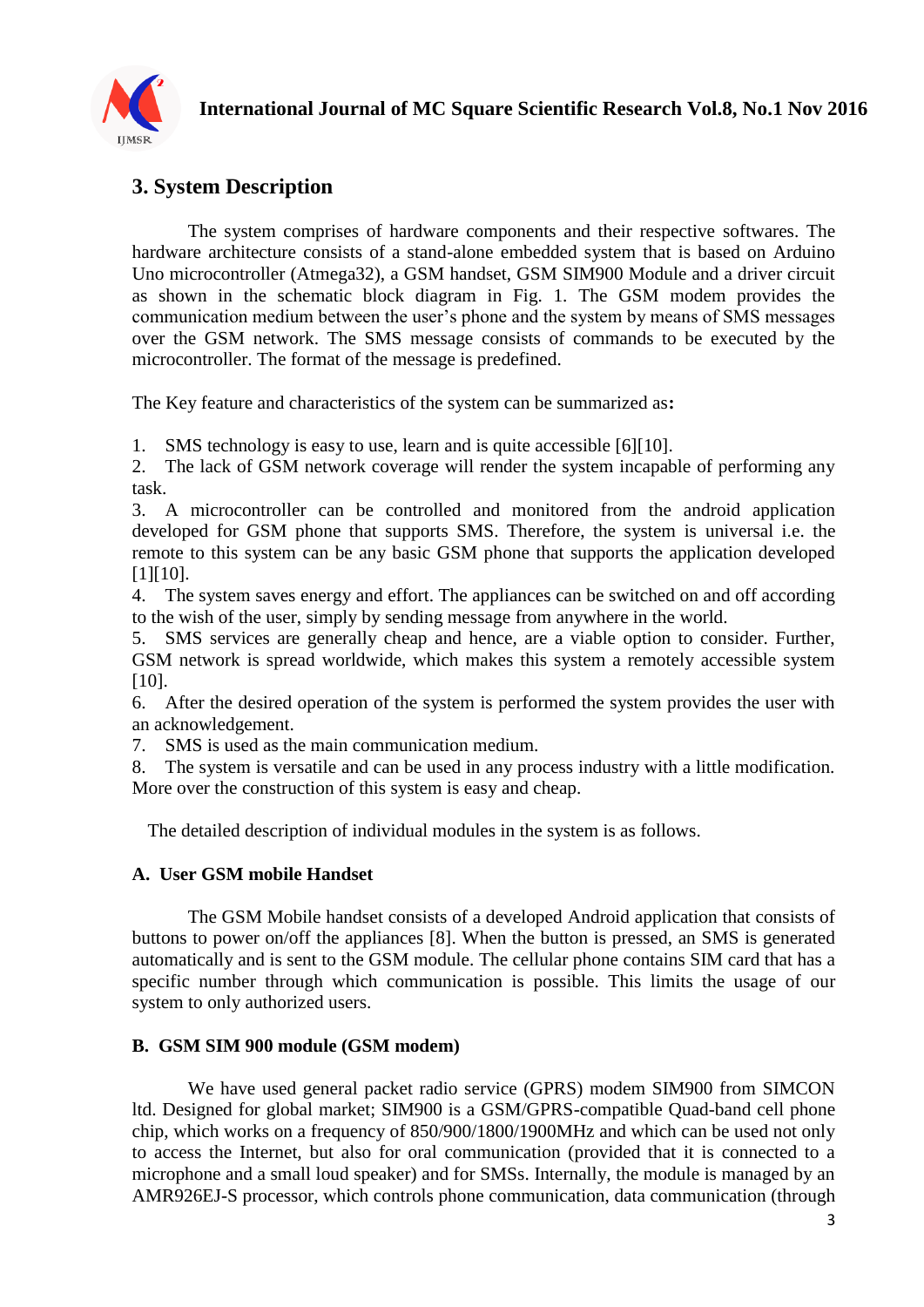

an integrated TCP/IP stack), and (through an UART and a TTL serial interface) the communication with the circuit interfaced with the cell phone itself.

The processor is also in charge of a SIM card (3 or 1.8 V) which needs to be attached to the outer wall of the module. The physical interface to the mobile application is made through a 60 pins board-to-board connector, which provides all hardware interfaces between the module and customers' boards except the radio frequency (RF) antenna interface. It has two audio channels include two microphones inputs and two speaker outputs. This can be easily configured by AT command. The SIM900 is designed with power saving technique, the current consumption too as low as 2.5mA in sleep mode.

#### **C. Arduino Uno Microcontroller**

Microcontroller is the key element in all embedded systems, control and automation processes. It behaves like a single chip microcomputer and is coupled with a processing unit, memory, input output devices, timers, data convertors, serial port etc. In this project Arduino Uno microcontroller is used which contains ATmega32 whose pin configuration shown in Fig. 2. It is a high-performance, low-power Atmel 8-bit AVR RISC-based microcontroller which has 32KB of programmable flash memory, 2KB SRAM, 1KB EEPROM, an 8-channel 10-bit A/D converter, and a JTAG interface for on-chip debugging. The device supports throughput of 16 MIPS at 16 MHz and operates between 4.5-5.5 volts.



**Fig. 2 Pin Cinfiguration of Atmega32**

#### **D. Relay board**

Relay board consists of four SPDT relay and a relay driver ULN2003. ULN 2003, shown in Fig. 3, is a unipolar motor driver IC with maximum output voltage 50 V and output current 500 mA. It contains seven Darlington pair transistors, each having a peak rating of 600 mA and can withstand 50 Vin off-states. Outputs may be paralleled for higher current capability.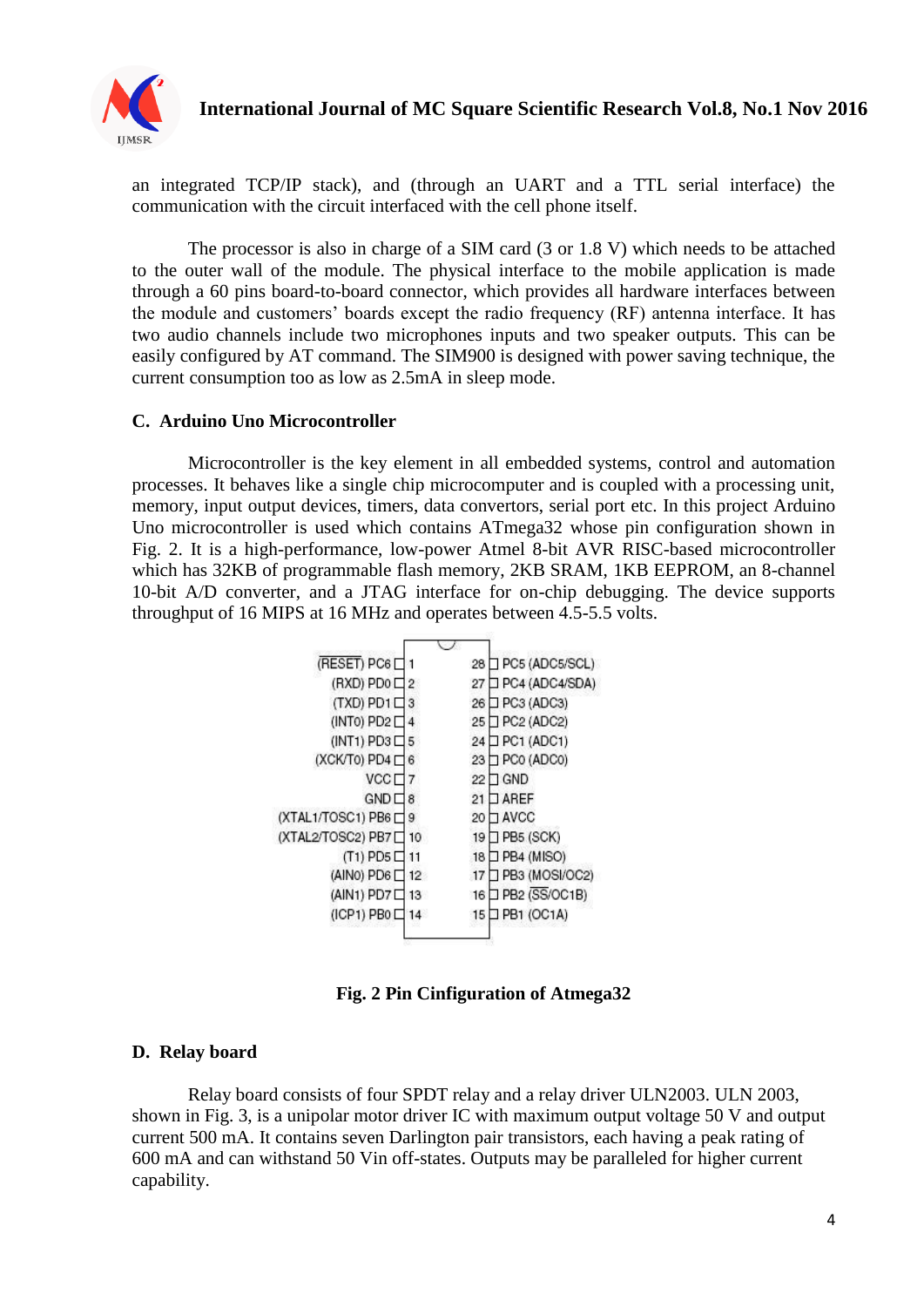



**Fig. 3 ULN 2003 Pin Diagram**

### **E. Connection between Arduino Uno & SIM900 MODEM**

The GSM module is designed as a DCE (data communication equipment), following the traditional DCE-DTE (data terminal equipment) connection, the module and the client DTE are connected through the following signal as shown in Fig. 4. Auto bauding supports baud rate from 300 bps to 115200 bps.



**Fig. 4 Internal connection**

#### **F. AT command set**

Remote control operation of the GSM mobile telephone runs via a serial interface (data cable of infrared connection), where AT+C commands according to ETSI GSM 07.07and GSM 07.05 specification as well as several manufacturer specific AT commands are available. The modem guideline V.25 applies to the sequence of the interface commands. According to this guideline, commands should begin with the character string "AT" and end with " $\langle CR \rangle$ " (= 0x0D). The application of a command is notified by the display of "OK" or "ERROR".

Some of the commands used in this project are listed in Table I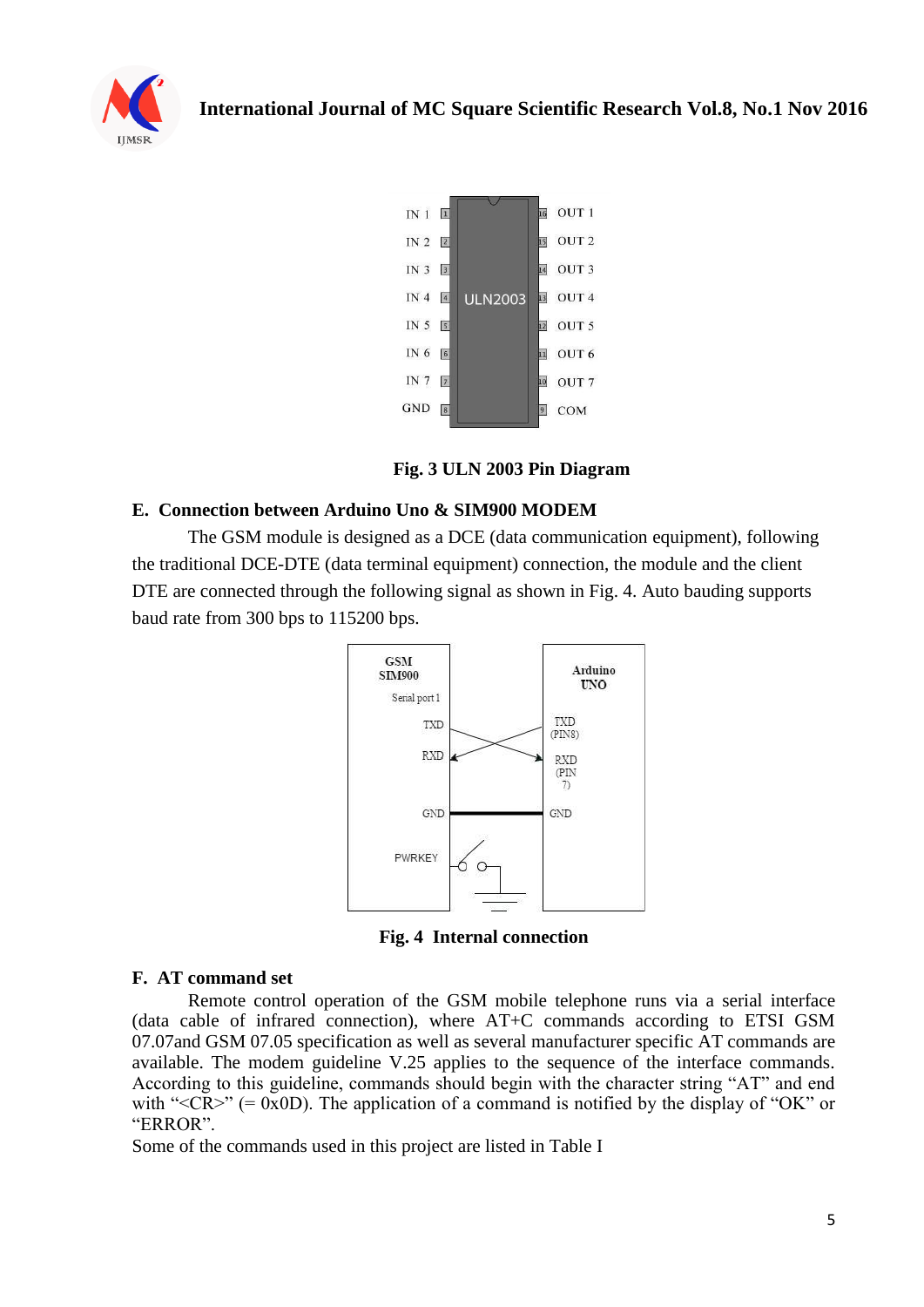

| Sl.            |                 |                     |
|----------------|-----------------|---------------------|
| No.            | <b>Commands</b> | <b>Description</b>  |
|                |                 | Issue manufacturer  |
| 1              | AT+CGMI         | <b>ID</b> Code      |
| $\overline{2}$ | AT+CGMM         | Issue model ID code |
|                |                 | Selection of        |
| 3              | AT+CSMS         | message service     |
|                |                 |                     |
| 4              | AT+CMGR         | read SMS            |
|                |                 | Delete an SMS in    |
|                | AT+CMGD         | <b>SMS</b> Memory   |

|  | Table 1. Commands Used |  |
|--|------------------------|--|
|--|------------------------|--|

 $AT =$ attention.

#### **G. Experimental setup**

The whole experimental setup shown in Fig. 5 includes the GSM SIM 900 modem as shown in Fig. 5 (d) is connected to the Arduino board in Fig. 5 (b) consisting of microcontroller Atmega32. The Arduino board is connected to the relay board as shown in Fig. 6 (a) which is connected to the electric bulb as Fig. 5(e). The battery shown in Fig. 5(c) powers all the parts except the light bulb which uses an AC power supply.



**Fig. 5 Experimental setup (a) Relay Board, (b) Arduino Uno board, (c) Battery, (d) GSM SIM900 module and (e) Light Bulb.**

### **4. Experimental Results**

We fabricated and evaluated a prototype system for the proposed SMS based home automation system shown in Fig. 5. The microcontroller was switched on with electric current from the battery. An SMS is sent by the user from the mobile application to the GSM SIM900 module. The SMS is received and is read by the Arduino microcontroller with the help of some predefined AT command set. The microcontroller analyses the command and instruct the relay to switch ON or OFF as given in Table II any electrical device (DEV) attached to it. The overall experiment is performed with the help of software coding mentioned in APPENDIX-I.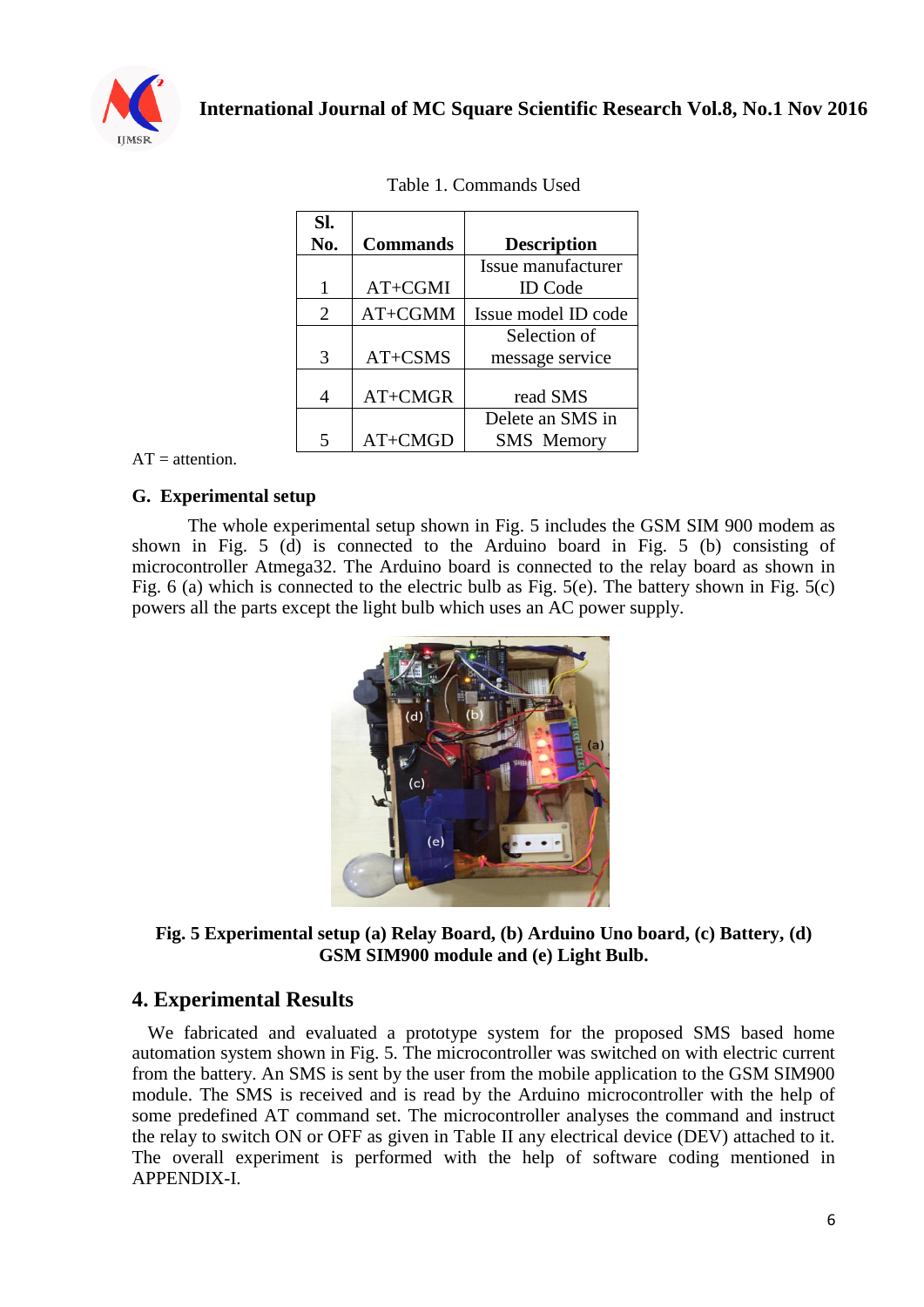

| TABLE II                      |           |                        |  |  |
|-------------------------------|-----------|------------------------|--|--|
| <b>COMMAND - RELAY STATUS</b> |           |                        |  |  |
| Sl. No.                       | User's    | <b>Status of Relay</b> |  |  |
|                               | Command   |                        |  |  |
|                               | DEV 1 ON  | Relay 1 is ON          |  |  |
| $\overline{c}$                | DEV 2 ON  | Relay 2 is ON          |  |  |
| 3                             | DEV 3 ON  | Relay 3 is ON          |  |  |
| $\overline{4}$                | DEV 1 OFF | Relay 1 is OFF         |  |  |
| 5                             | DEV 2 OFF | Relay 2 is OFF         |  |  |
| 6                             | DEV 3 OFF | Relay 3 is OFF         |  |  |

 $DEV = Device.$ 

## **5. Conclusion and Future Enhancements**

SMS based remote control for home appliances are beneficial for the upcoming generation because mobile is one of the mostly used communication device nowadays. The SMS based remote control for home appliances is easy to implement to make the electrical device ON/OFF. In simple automation system where the internet facilities and even PC are not provided, one can use mobile phone based control system which is simple and costeffective. In many cases for instance landline phone with extension card could also be used for the system. For future enhancements, we are going to develop the audio or voice based remote home and office control system which is beneficial for physically handicapped persons or blind persons [7].

#### **REFERENCES**

[1]Sougata Das, Nilava Debabhuti, Rishabh Das, Sayantan Dutta, Apurba Ghosh, "Embedded System for Home Automation Using SMS" IEEE International Conference on Automation, Control, Energy and Systems (ACES), Feb 2014.

[2]P. Pravallika, M.Manasa, "GSM based Home appliance control" Vol 2, Issue 9, ISSN:2348-4845

[3]Gatram Siva YadhuSataSairam, G,V, Ramana Reddy, "Home automation and security system by Message Service", Vol 4, Issue 12, December 2015., ISSN: 2394-1537

[4]Renuka P. Dhage, S.P. Kharde, "A Review on Home Automation System", vol 4, no. 10, October 2015, ISSN:2320-3765.

[5]Atish Peshatiwwar, AbhinavParkhi, KuldeepPande, "Electronic Appliance Control Using Android", vol 7, no. 2, December 2015, ISSN:2321-2055.

[6]Manish R. Joshi, Varsha M. Pathak, "A Survey of SMS based Information system"

[7]ApoorvaBharambe, DivyaChanekar, DivyaNaik, Prof. A. B. Vitekar , " Automatic Hand Gesture Based Remote Control for Home Appliances ", vol 5, no. 2, February 2015 ISSN: 2277 128X.